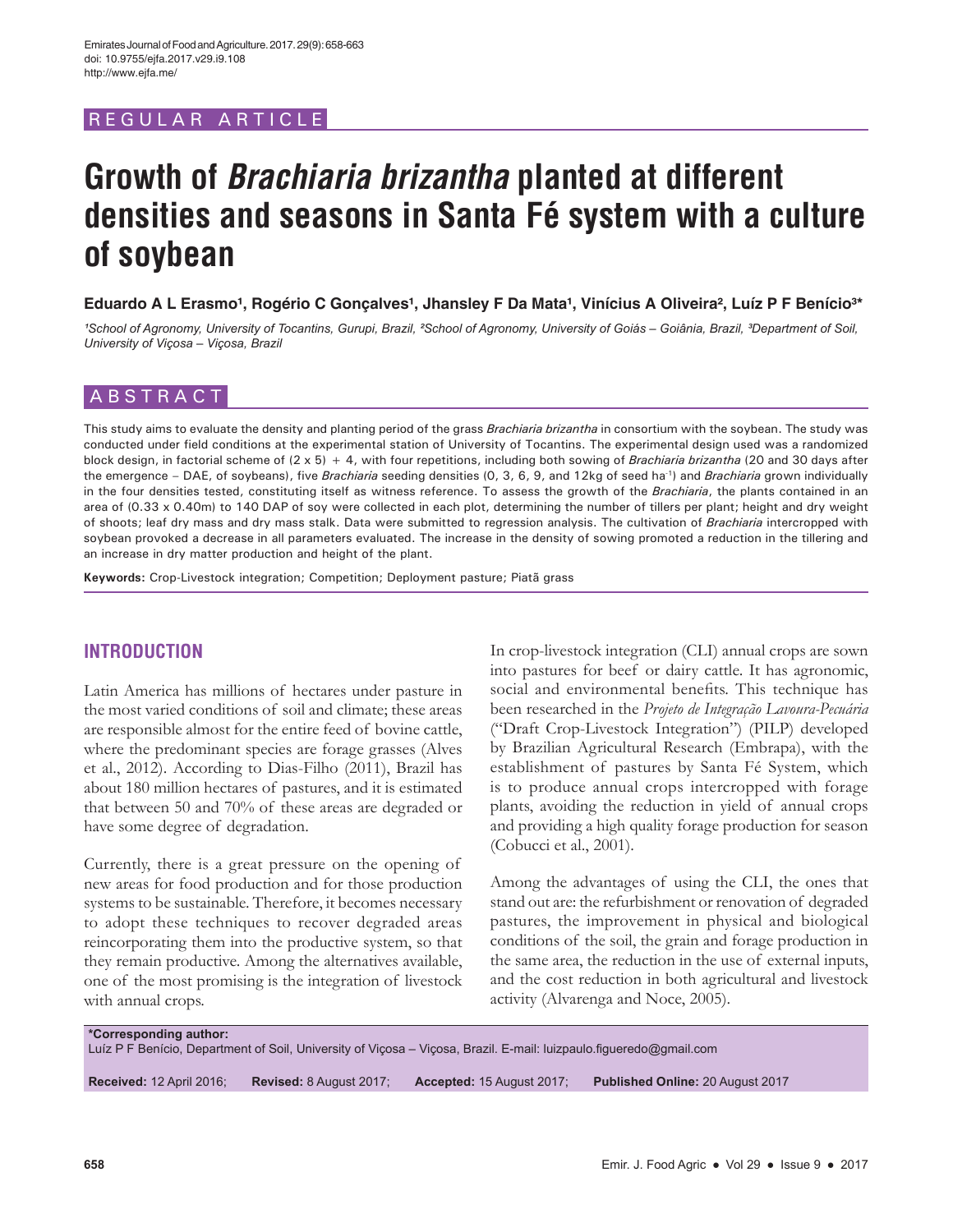The intercropping system among cultures is used in many parts of the world and, in general, has been more productive than monocultures (Silva et al., 2004). The intercropping system is defined as a cultivation system in which there is simultaneous growth of two or more species of biological enable interaction between them (Vandermeer, 1989). However, certain combinations of crops result in increased competition among crops for water, light and nutrients, leading to reduced productivity, making some crops inappropriate for intercropping (Fukai and Trenbath, 1993).

The main factors that determine competitiveness in the intercropping between forage and culture are related, among others, to the population density, to the sowing time and to the culture to be used.

An efficient way to reduce the problems caused by competitiveness is the adoption of cultural practices such as spatial arrangement of plants (Oliveira et al., 1996), which can be done by sowing the density of forage or row spacing of the annual crop. According to Alvarenga and Noce (2005) competitiveness problems can be circumvented by applying sub-doses of herbicides, aiming to the reduction of forage growth, or by delayed planting of forage about 20 to 40 days after sowing the crop. However, both of these practices should be well managed in order to succeed.

What has been found in the studies of CLI is the performance of annual crops, often leaving the forage outside evidence. Thus, the present study aimed to evaluate the development and production of *Brachiaria brizantha* cv. BRS Piatã (Piatã grass) planted at different times and densities intercropped with soybean, implanted in Santa Fé system.

#### **MATERIALS AND METHODS**

The study was conducted under field conditions at the experimental station of University of Tocantins, at the Gurupi Campus, located in the southwestern region of the state of Tocantins, localized in coordinates 11º43'45''S e 49º04'07''W, with an altitude of 280 meters. According to Köppen (1948), the regional climate is humid B1WA 'a' with moderate water deficit. The average annual temperature is of 29.5 ºC, and the average annual precipitation is 1.804 mm, with wet summer, dry winter and high water deficit between the months of May and September (Fig. 1).

The experimental soil area was classified as a tipic oxisol with the following chemical characteristics:  $pH$  CaCl<sub>2</sub> 4.7; Ca: 2.1 cmol<sub>c</sub> dm<sup>-3</sup>; Mg: 0.4 cmol<sub>c</sub> dm<sup>-3</sup>; Al: 0.2 cmol<sub>c</sub> dm<sup>-3</sup>; Al+H: 2.7 cmol<sub>c</sub> dm<sup>-3</sup>; P (Mel): 7.1 mg dm<sup>-3</sup>; K: 51.6 mg dm<sup>-3</sup>; CTC: 2.8 cmol<sub>c</sub> dm<sup>-3</sup>; V: 49%; M.O: 1.9%.



**Fig 1.** Minimum and maximum temperature, and average rainfall during the crop cycle in the agricultural year 2009/2010. Gurupi - TO. Source: INMET/UFT.

The experimental design chosen was a randomized block design, in the factorial scheme of  $(2 \times 5) + 4$ , with four replications, corresponding to two sowing periods of Piatã grass (20 and 30 days after emergence – DAE, of soybean RR soybean cultivar RR M-8527), five of forage seeding rates  $(0, 3, 6, 9 \text{ and } 12 \text{ kg seed ha}^{-1})$  and forage grown separately in the four densities tested, becoming a control of reference.

The soybean planting was held on December 30th, 2009 by means of a Semeato SHM 11/13 fertilizer and seed spreader (model of direct planting), with row spacing of 0.40 m density of 30 plants per  $m^2$ <sup>(12</sup> plants per meter), corresponding to a population of 300.000 plants ha-1.

Prior to the sowing, the seeds were inoculated with *Bradyrhizobium japonicum*. On the occasion of seeding, a fertilizer was applied at  $600 \text{ kg}$  ha<sup>-1</sup> of 0-20-20, as recommended by the analysis of soil, following the recommendations of Ribeiro et al., (1999). The soy culture emerged on January 3rd, 2010.

The sowing of Piatã grass was performed at 20 and 30 DAE of soybean corresponding to V2 and V5 stages, respectively. The furrow sowing was 0.2 m away from the line of soybeans, and with a 0.03 m depth.

Each experimental unit consisted of an area of 10m² (5m x 2m), corresponding to five ranks, with the area that displayed sowing utility being of 4.8 m², comprising the three central rows (disregarding 0.4 m at its end).

As phytosanitary control over the development of culture, 300g i.a. ha<sup>-1</sup> of the insecticide Tamaron BR (methamidophos 600 g  $L^{-1}$ ) were applied. The weed root control was carried out with the application of  $2 L ha^{-1}$ of glyphosate (glyphosate  $480 \text{ g L}^{-1}$ ) before the sowing of *Brachiaria*.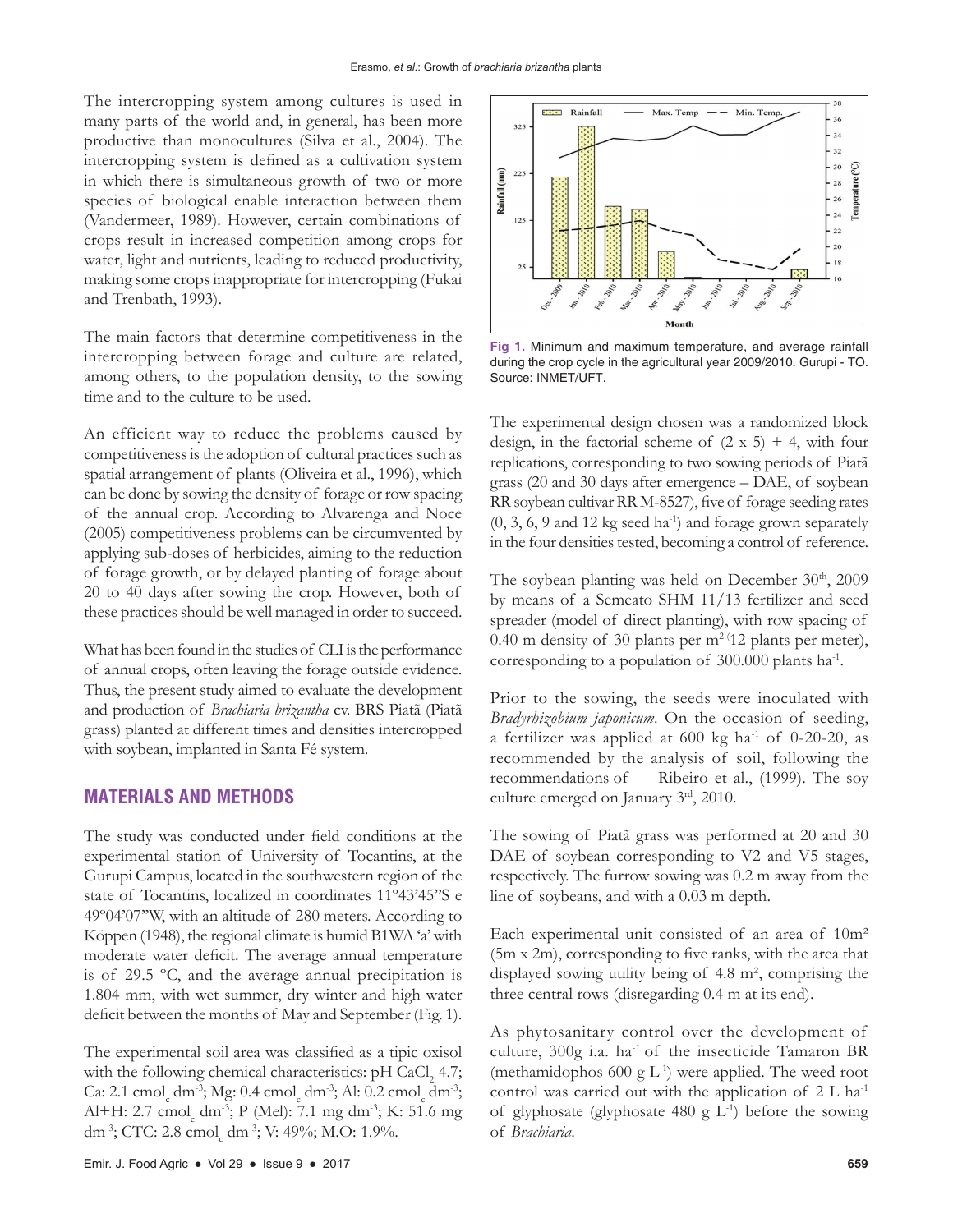To assess the growth of *Brachiaria*, the plants contained in an area of  $0.133 \text{ m}^2 (0.333 \text{ m} \times 0.40 \text{ m})$  to 140 DAP of soy were collected in each plot, determining the number of tillers per plant, the height of plants using a graduated scale, taking the measurement from the ground level to the apex. After measuring, the plants were cut to 20 cm, the stems were separated from the leaves, and both were packed in paper bags and placed in a forced-ventilation greenhouse at 60 ºC until was constant weight was reached. Following this stage, the height and the dry weight of shoots, the leaf dry mass and the stalk dry mass were determined.

The data were subjected to an analysis of variance by F test, and the averages of the evaluated characteristics were subjected to a regression analysis. The models adjustments were made based on their significance and the coefficient of determination  $(R^2)$ , based on the recommendations of Alvarez V. and Alvarez (2003). The results were subjected to a regression analysis using the statistical software Microcal Origin 6.1.

#### **RESULTS AND DISCUSSION**

The results related to the height of the Piatã grass are in Fig. 2. We are able to see that the height of the plants of the Piatã grass responded linearly to the increased seeding density ( $p \leq 0.05$ ), regardless of the sowing date and of being intercropped or grown alone. Regardless of sowing periods, cultivating grass intercropped with soybean resulted in lower altitudes than when grown alone. When seeded at 20 DAE, the Piatã grass decreased by 49% in height when compared to its isolated cultivation. As for when the seeding occurred at 30 DAE, this reduction was even higher, reaching 54%.

The highest height of the plants offered by increased seeding rate may be explained by the competition for light. High densities stimulate apical dominance of hormonal nature of plants making these plants have increased the height (Sangoi et al., 2002). The authors also report that phytochrome has great importance in the hormonal role of apical dominance. Several species have shown that the extreme red (Re) and red (R) radiation bands may change the growth and distribution of photoassimilates through phytochromes (Almeida, 1998). Thus, the high density of plants provides an increase in the Re/R ratio due to the large increase of reflection of (Re) by plants (Kasperbauer and Karlen, 1994). Such increase in the Re/R ratio suppresses the tiller development and stimulates the apical dominance (Almeida et al., 2002). Therefore, the intense densification increases the Re/R ratio, triggering physiological events that lead to the plant prioritizing the allocation of photoassimilates to the main



**Fig 2.** Height (cm) of *Brachiaria brizantha* plant. BRS Piatã, grown alone or intercropped with soybean, due to different densities. \*Significant  $(p < 0.05)$ .

stem; it results in the suppression of the development of lateral branches. Also according to Salisburry and Ross (1992), the close proximity to plants caused by the compression of planting reduces oxidation of auxin, promoting cell elongation.

The fact of the intercropping with soy having lower growth than when cultivated in isolation can also be explained by the competition, but, in this case, an interspecific competition, not only for light. The different plant species react to each type of competition differently, but despite the important role in the organization of individuals in a given habitat, the competition, either intraspecific or interspecific, is responsible for reducing the development and productivity of many crops (Castro and Garcia, 1996).

The fact that the sowing of Piatã grass has occurred after the soybean emergence has provided such conditions that there was shading to the forage, resulting in delayed development. Jakelaitis et al. (2010), during the evaluation of the effects of weed interference on the pasture implementation of *Brachiaria brizantha*, found a critical period of weed competition on the grassy of 9 to 26 days after emergence. When the Piatã Grass was sown at 20 and 30 days after soy emergence, the soybean was in the V3 and V5 stages, respectively. Thus, when the plants of Piatã grass were sown, a stressful condition in relation to light availability was observed, especially at 30 DAE, once having C4 metabolism of  $\mathrm{CO}_2$  fixation requires more light.

According to Duarte et al. (1995), competition relations between annual crops and pastures vary with the morphology and initial growth rate of the species used. In this study, the forage had a lower competitive ability than the soybean, reproducing the obtained results by (Portes et al. 2000; Silva et al. 2005), wherein the *Brachiaria brizantha*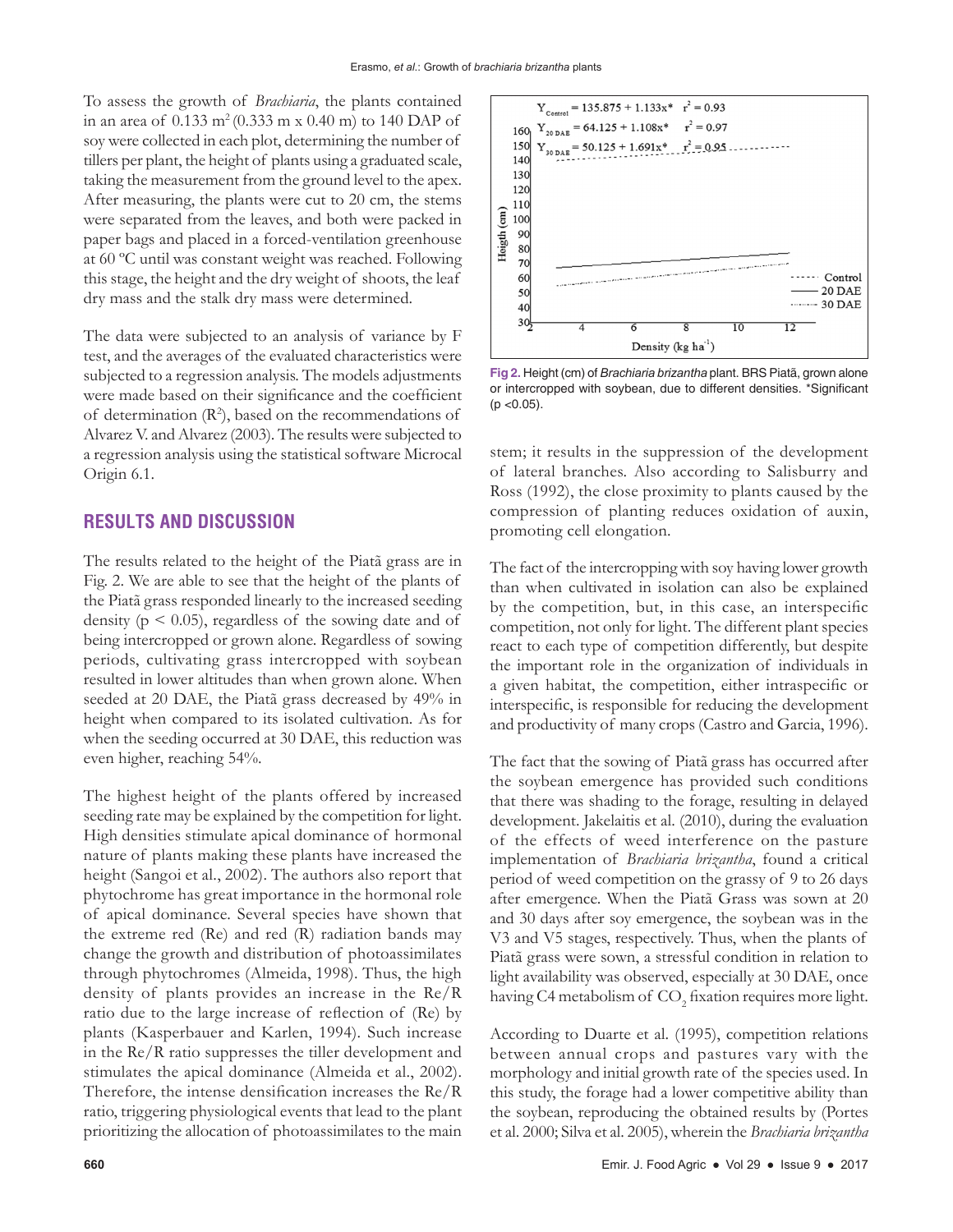suffered from the effect of competition when grown in the intercropping.

In Fig. 3, we find the results for the number of tillers in Piatã grass due to increased seeding rate. For this parameter, the grass displayed a linearly negative response ( $p \leq 0.05$ ) to both 20 DAE and control, and  $(p \le 0.01)$  for 30 DAE regarding its  $β$  and  $r^2$  coefficients. As previously mentioned, the increased density stimulates the apical dominance of the plants, reducing their tillering and promoting their vertical growth. When grown in isolation, the density increase caused reductions in the number of tillers per plant in the order of 23%, comparing with each other, the densities of 3 and 12kg ha<sup>-1</sup>. However, when grown intercropped with soybean, the decreases were of 38% and 43%, corresponding the sowing times of 20 and 30 DAE, respectively.

This reduction of tillering when the species is grown in intercropping may also be explained by interspecific competition. The interplant competition is the biggest limiter to the increase of the population of stems in grasses (Milhollon and Legendre, 1995; Silva et al., 2007). The shading provided by soybean resulted in a lower amount of light radiation in the lower strata of the pasture, a place where most of tillering occur, triggering reactions that reduced tillering, as reported by (Langer, 1963). The quality of light in this region is also altered. With the reduction of red light, there is a delay for buds to develop into tillers (Deregibus et al., 1983). In this way, the number of axillary buds is reduced (Skinner and Nelson, 1992).

As for the leaf dry weight, the results can be seen in Fig. 4. The responses of the dry mass of leaves due to the increase of planting density were linear, having no significance for plants sown at 20 DAE, with significance ( $p \le 0.05$ ) for plants sown at 30 DAE and  $(p \le 0.01)$  for the control regarding the β coefficients. Again, it can be seen that the Piatã grass, when grown in isolation, gave better results than when cultured in the intercropping. The sowing date also showed a significant effect on the mass production of leaves, being the 20 DAE planting being higher than 30 DAE.

Analyzing the decrease in leaf dry mass of the *Brachiaria* developed in harmony with soybeans, when compared with the isolated culture, we find a reduction of 27 and 16%, planted at 20 DAE, for sowing densities of 3 and 12kg ha-1, respectively. When the seeding of *Brachiaria* was performed at 30 DAE, these reductions were higher, corresponding to 49 and 55% for sowing densities of 3 and 12kg ha<sup>-1</sup>, respectively.

In Fig. 5, we see the results of the production of dry mass of stems. It is observed that the intercropping between



**Fig 3.** Number of tiller per plant in *Brachiaria brizantha* plant. BRS Piatã, grown alone or intercropped with soybean, due to different densities.  $*$  Significant (p < 0.05).  $*$  Significant (p < 0.01).



**Fig 4.** Leaf dry mass (kg ha - 1 ) of *Brachiaria brizantha* plant. BRS Piatã, grown alone or intercropped with soybean, due to different densities. ns Not significant.\* Significant (p <0.05). \*\* Significant (p<0.01). ns Not significant.

Piatã grass and soybeans, regardless of sowing date, obtained inferior results to those obtained when grown in isolation. The decrease of dry mass stalk of Piatã grass intercropped with soybean planted at 20 DAE, when compared with the isolated cultivation, was of 73.32 and 63% for sowing densities of 3 and 12kg ha<sup>-1,</sup> respectively. When sowing grass was performed at 30 DAE, these reductions were greater, corresponding to 85 and 86% for sowing densities of  $3$  and  $12kg$  ha<sup>-1</sup>, respectively.

Regarding the increase of planting density, the production of dry mass of Piatã grass stems presented positive linear correlation ( $p \le 0.05$ ) for control and seeded at 30 DAE, but was not significant nor to the grass seeded at 20 DAE, nor to β coefficients.

The results of the total production of dry weight of shoots are shown in Fig. 6. Increasing the seeding rate resulted in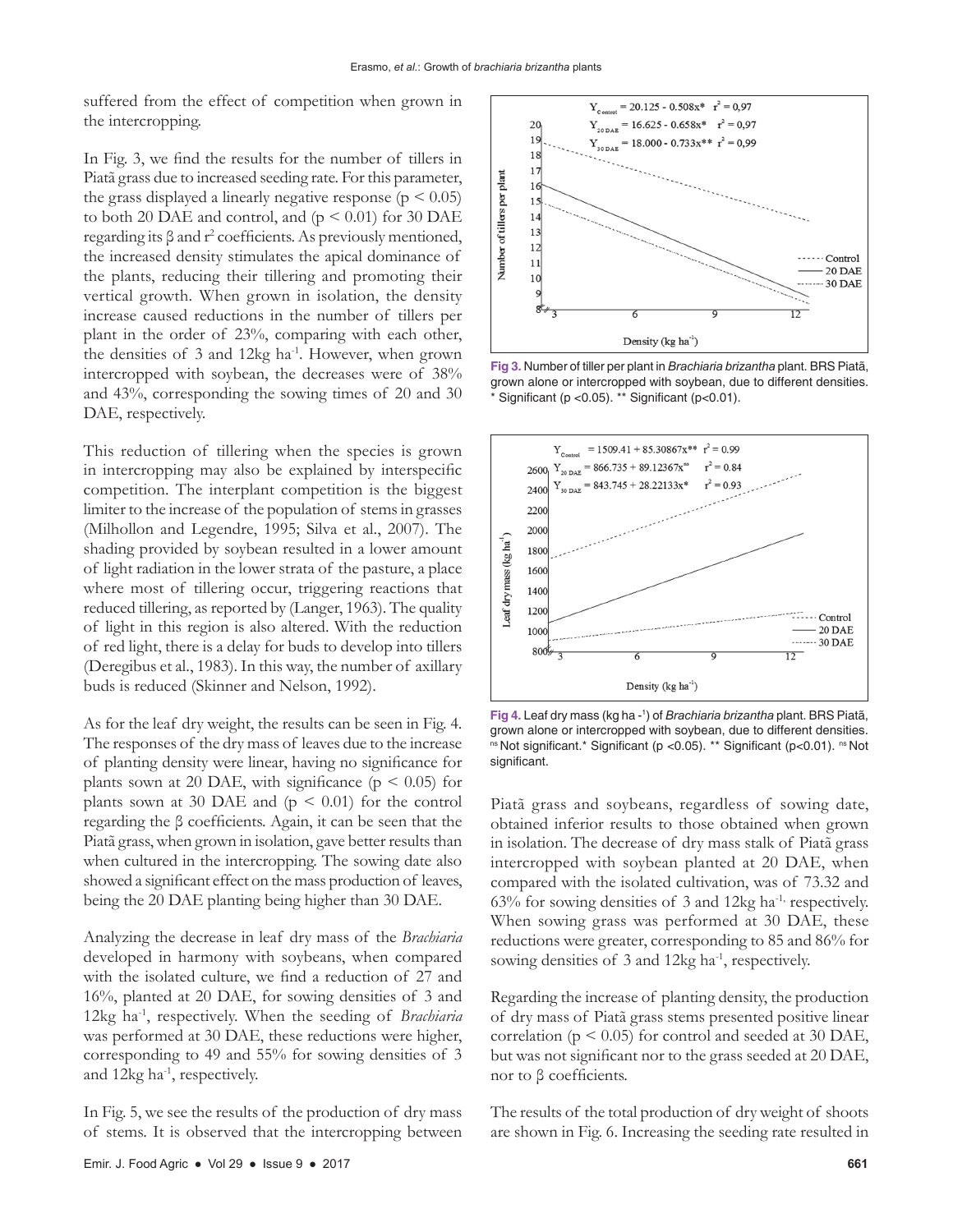a linear correlation ( $p \leq 0.01$ ) for grass intercropped with soybean seeded at 30 DAE, and ( $p < 0.05$ ) for the control. As it occurred for dry mass of leaves and dry weight of stems when grown in isolation, the Piatã grass got bigger productions; when grown in a intercropping disregarding of the sowing date, there was a significant reduction in the production of dry weight of shoots. Analyzing the decrease in dry mass of the aerial part of the *Brachiaria* developed in harmony with soybeans, when compared with the isolated culture, we find a reduction of 53 and 46%, planted at 20 DAE, for sowing densities of 3 and 12 kg ha<sup>-1</sup>, respectively. When the sowing of Piatã grass was performed at 30 DAE, these reductions were higher, corresponding to 69 and 75% for sowing densities of 3 and 12 kg ha-1, respectively.

According to Frank and Hofman (1994); Martuscello et al. (2009); Benício et al. (2013), the production of matter from one grazing area is proportional to the number of tillers of the grass in the area; however, this effect was not detected in this work, since the higher seeding rates resulted in smaller







**Fig 6.** Shoot dry mass (kg ha - 1 ) of *Brachiaria brizantha* plant. BRS Piatã, grown alone or intercropped with soybean, due to different densities. <sup>ns</sup> Not significant. \*Significant (p < 0.05). \*\*Significant (p < 0.01).

numbers of tillers and higher dry matter production. This result is explained by the compensation effect reported by Sbrissia and Da Silva (2001), when the plant presents a low number of tillers, it compensates it with the production of heavier tillers. The reverse also occurs: when the plant has a higher number of tillers, they tend to be lighter.

Regarding the intercropping treatments having lower yields of leaf, stem and total dry mass, this response can again be attributed to the competition between plants. The soybeans, being in a more advanced stage, are able to have greater competitive ability for water, light or nutrient. It is made evident when we see the results of forage seeded at 30 DAE, where lower yields were obtained. These results can be enhanced by data from Walker et al., (1988) the authors emphasize that plants that grow faster compete more effectively for light. Castro and Garcia (1996) report that the effects of competition on the development and production of plants vary widely, because these results depend on the stage at which the plants are; however, competition for light is the kind of competition that interferes the most with development and production due to interference exerted over the aerial parts of the plant.

Portes et al. (2000) reported that, in the pasture/crop intercropping, when the forage emerges relatively delayed in comparison to the culture, is is weakened by shading and displays low production and slow growth, especially for being a plant with a  $\mathrm{C}_4$  metabolism. This trait makes them very demanding when under light.

Productivity of forage when intercropped can be attributed to low, because it does not exceed 3500 kg ha-1 of dry weight for sowings taken at 20 DAE, and 2000 kg ha<sup>-1</sup> for sowings at 30 DAE. Nevertheless, at first, the greatest focus is the production of soybeans. Grasses in the *Brachiaria* gender has great capacity for regrowth, providing a quick recovery; with the removal of the annual crop, its production can quickly be equated with the production achieved when grown in isolation, as reported by Portes et al. (2000). In the present study, although the mass of the material after removal of soy was not quantified, it is possible to verify the total closure of the area with little presence of weeds, showing that the Santa Fé System can be an alternative for simultaneous production of grain and forage.

### **CONCLUSIONS**

The intercropping between forage and soy promoted competitive effect, reducing the productivity of forage when compared to cultivation of forage in isolation.